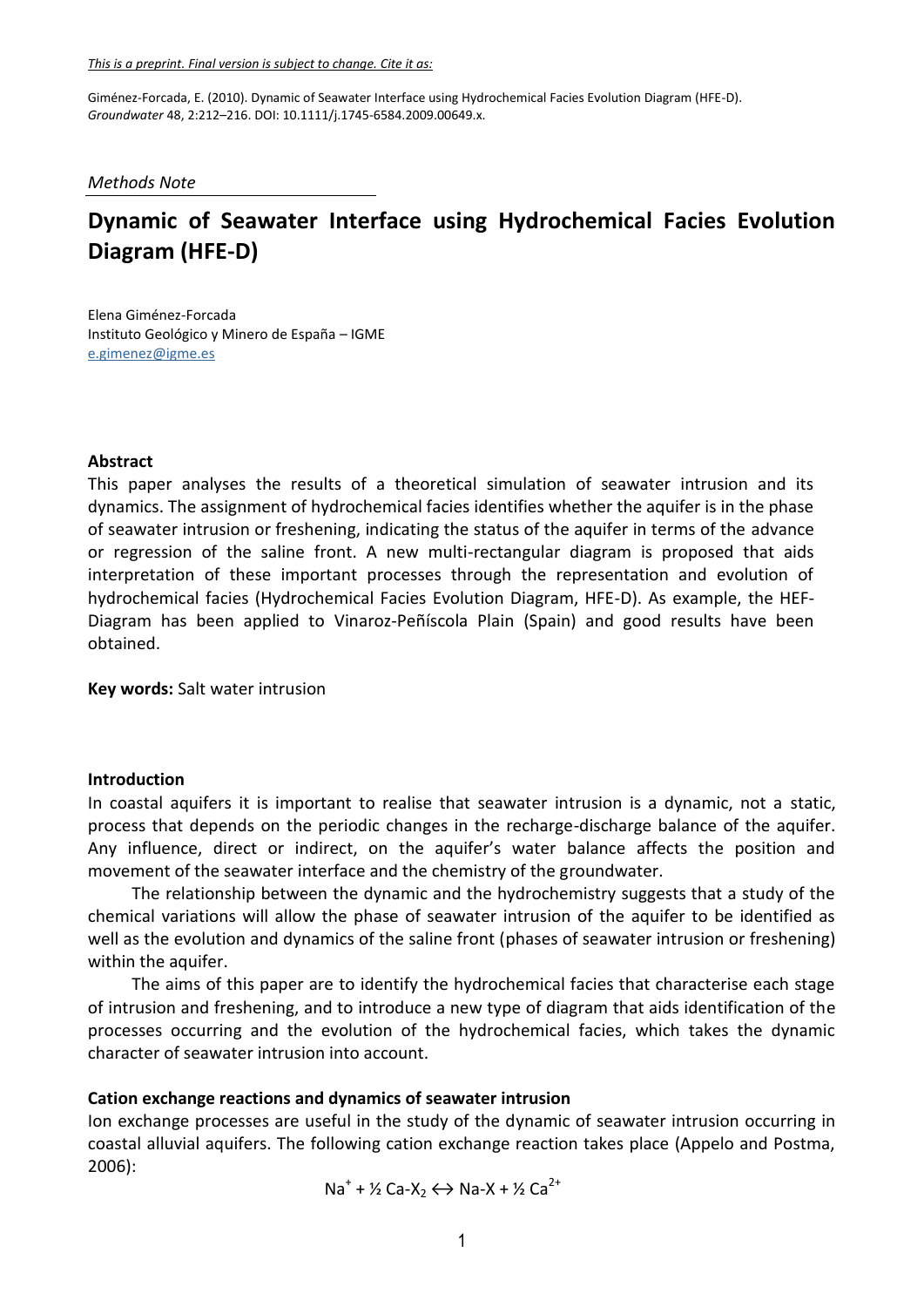*This is a preprint. Final version is subject to change. Cite it as:*

Giménez-Forcada, E. (2010). Dynamic of Seawater Interface using Hydrochemical Facies Evolution Diagram (HFE-D). *Groundwater* 48, 2:212–216. DOI: 10.1111/j.1745-6584.2009.00649.x.

During seawater intrusion, reverse cation exchange occurs (Na\Ca) ( $\rightarrow$ ), whilst direct cation exchange (Ca\Na) moves in opposite direction ( $\leftarrow$ ). The Ca-Cl facies is recognised as the clearest feature of the advance inland of the saline wedge, while the Na-HCO<sub>3</sub> facies characterises the freshening phase.

Several authors such as Appelo and Willemsen (1987), Appelo *et al.* (1990), Beekman (1991), Boluda (1994) and Lambrakis and Kallergis (2001), among others, have studied this type of situation using laboratory simulations, based on the principles of ion chromatography and/or geochemical modelling.

Appelo and Willemsen (1987) simulated the *intrusion* process using a geochemical model based on experimental chromatographic studies, using dilute seawater. Boluda (1994) simulated also this phenomena with non diluted seawater and verified the increase of concentration of Cl<sup>-</sup>,  $SO_4^2$ , Na<sup>+</sup>, K<sup>+</sup> and Mg<sup>2+</sup> until to reach the concentration in seawater, as well as the different behaviour of  $Ca<sup>2+</sup>$ , whose concentration initially experimented an spectacular, sharp increase resulting from the Na\Ca ion exchange. This feature was also linked to the precipitation of gypsum (Boluda 1994, Gomis *et al.* 1996, Gomis-Yagües *et al*. 2000).

In the *freshening* stage, experiments by Beekman (1991) offer a model that simulates the recovery of the aquifer. The Ca-HCO<sub>3</sub> fresh water displaces the saline water with which the aquifer had been in equilibrium. The process entails a series of reactions that sequentially cede Na<sup>+</sup> (and  $Mg^{2+}$ ) to the solution, in exchange for Ca<sup>2+</sup>, which is retained in the exchange complex.

Using geochemical simulation models, Lambrakis and Kallergis (2001) studied the multicomponent ion exchange process and freshening time under natural recharge conditions (in this case, Ca,Mg-HCO<sub>3</sub> waters). They detected an exchange process involving Ca,Mg\Na and in which the Ca,Mg-HCO<sub>3</sub> waters are converted into Na-HCO<sub>3</sub> ones. They concluded that partial restoration can be achieved, resulting in water similar to the recharge water, but that complete restoration of the aquifer is practically impossible due to the long time period required. Indeed, it is uncommon for an aquifer to reach the final phase of intrusion or recovery; more commonly, there is an alternation of incomplete periods of both the two processes.

In general terms, the results of both simulations indicate that Na\Ca and Ca\Na exchange, as well as the equilibria with the carbonate and sulphate minerals (calcite and gypsum) are the principal processes that control the composition of the groundwater in a coastal alluvial aquifer affected by seawater intrusion.

# **Hydrochemical facies in the seawater intrusion and freshening stages**

The methodology of classification proposed in the current study takes into account the one proposed by Stuyfzand (1993). Although this study does not change the basic criteria, it proposes a classification that has regard only to the percentages of major ions implicated in the hydrochemical processes that are related to the dynamics of seawater intrusion (Ca<sup>2+</sup>, Na<sup>+</sup>, HCO<sub>3</sub><sup>-</sup>,  $(SO_4^2)$  and Cl<sup>-</sup>).

The facies is determined as a function of the percentage of Ca<sup>2+</sup> and Na<sup>+</sup> cations, and HCO<sub>3</sub><sup>-</sup> (or  $SO_4^2$ -) and CI<sup>-</sup> anions with respect to the sum of cations and anions, respectively. The facies can use the term *Mix* to indicate that the percentage of the cation or anion is less than 50% but at the same time greater than the percentage of any of the other cations and anions considered.

When complex processes are simplified it is inevitable that certain lower order considerations are sacrificed. This occurs when the discussion does not take into account the ions occupying a secondary position in the two end members (freshwater and seawater), as is the case for SO<sub>4</sub><sup>2-</sup>, Mg<sup>2+</sup> and K<sup>+</sup>. The %SO<sub>4</sub><sup>2-</sup> is considered as an alternative to %HCO<sub>3</sub><sup>-</sup> because both can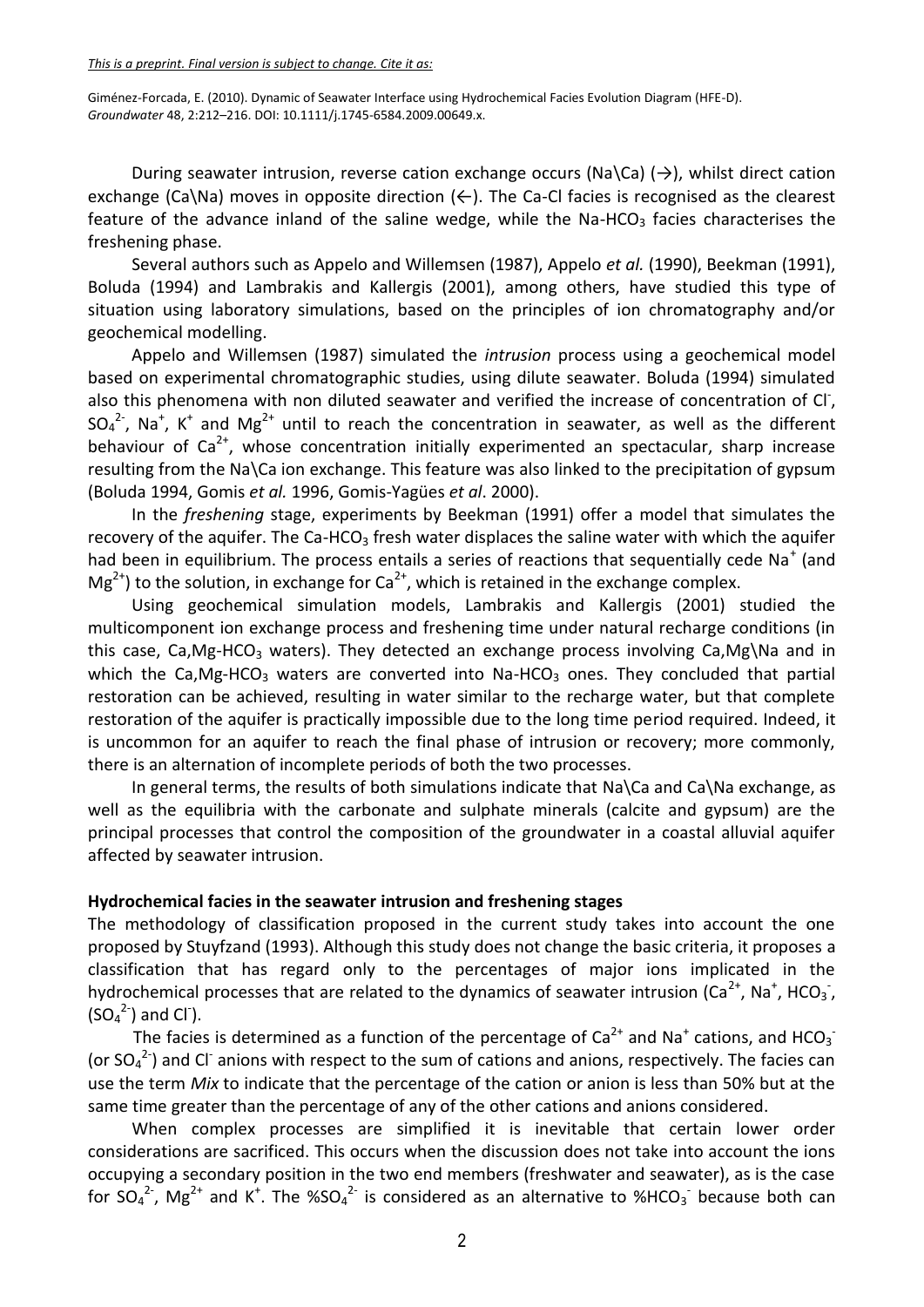represent the principal anion in the recharge water (freshwater). The Mg<sup>2+</sup> ion has an irregular behaviour in exchange reactions and for this reason  $%$ Mg<sup>2+</sup> is not taken into account in the exchange processes. Lastly, the percentage sodium incorporates the percentage of potassium, since the concentration of K<sup>+</sup> is generally much lower than that of Na<sup>+</sup>.

## **Diagram to identify Hydrochemical Facies Evolution (HFE) in the intrusion and freshening stages**

Various types of graphical representations of water chemistry and hydrochemical facies exist. Triangle diagrams show concentrations as percentage meq/L of the total anions and cations, in which waters with different chemical composition are represented by a point at a different position in the each triangle.

Until now, when a single diagram is needed to represent the cationic and anionic facies (e.g., the Piper diagram) the right and top vertices (CI<sup>-</sup> and SO<sub>4</sub><sup>2-</sup>) from the right-hand triangle (anions) and the left and upper  $(Ca^{2+}$  and Mg<sup>2+</sup>) vertices of the left-hand triangle (cations) must be grouped together. The sum is represented in the central field (%Cl<sup>-</sup> + %SO<sub>4</sub><sup>2-</sup>) against %HCO<sub>3</sub><sup>-</sup>, and the sum  $(\%Ca^{2+} + \%Mg^{2+})$  against (%Na<sup>+</sup> + %K<sup>+</sup>).

It is not simply that a single point represents a unique facies, but that the point also takes on the corresponding interpretation, so that the sum or representation of the two ions in the same field of the diagram implies a similar behaviour of both water types, or the value of a parameter in the interpretation of a process is reinforced.

In the current study an alternative diagram is introduced to solve this problem. In some aspects, it is similar to the Multi-Rectangular Diagram (MRD) proposed by Ahmad *et al.* (2003) and in other aspects to the Piper Trilinear Diagram in rectangular coordinates, proposed by Rajan and Mukherjee (2008). This new diagram can also be used to represent the main processes that intervene in a coastal aquifer and so allow the stages of saline advance or withdrawal to be recognised by studying the evolution of the hydrochemical facies.

In the diagram proposed in the current paper (Figure 1), the abcissae represent, separately, the percentages of Na<sup>+</sup> and Ca<sup>2+</sup> in meq/L, reproducing the base exchange reactions. If the water contains a percentage Ca<sup>2+</sup> greater than that of Na<sup>+</sup>, then the percentage Ca<sup>2+</sup> is represented; whilst if the opposite occurs, the percentage of Na<sup>+</sup> is plotted. The values are calculated using the total sum of cations (including  $Mg^{2+}$ ).

The ordinates represent the percentages of anions: the percentage of chloride represents seawater and the percentage of bicarbonate or sulphate (depending on the dominant anion in freshwater) characterises the recharge water. In other words, the percentages of SO<sub>4</sub><sup>2-</sup> and HCO<sub>3</sub><sup>-</sup> are not summed, but rather are represented by choosing the ion present in higher percentage (e.g. the Na-HCO<sub>3</sub>/SO<sub>4</sub> facies can represent both the Na-HCO<sub>3</sub> facies and the Na-SO<sub>4</sub> facies). If there are waters of both facies then the sample will be represented using the percentage of bicarbonate (if %HCO<sub>3</sub><sup>-</sup>> %SO<sub>4</sub><sup>2-</sup>) or sulphate (if %SO<sub>4</sub><sup>2-</sup>> %HCO<sub>3</sub><sup>-</sup>), and this will be indicated in the centre of the diagram using different symbols.

The result is a representation of four heterotopic facies out (Na-HCO<sub>3</sub>, Na-Cl, Ca-HCO<sub>3</sub> and Ca-Cl) of a total of sixteen facies (or 6 out of 24 facies if one takes into account that sulphate and bicarbonate waters can coexist).

The HFE-D was applied to data from a alluvial aquifer on the eastern coast of Spain (Vinaroz-Peñíscola Plain; Figures 2a, 2b) where samples were taken in both summer and winter periods. The samples collected in summer generally correspond to hydrochemical facies that indicate a generalised seawater intrusion through the aquifer, whilst the winter samples indicate that certain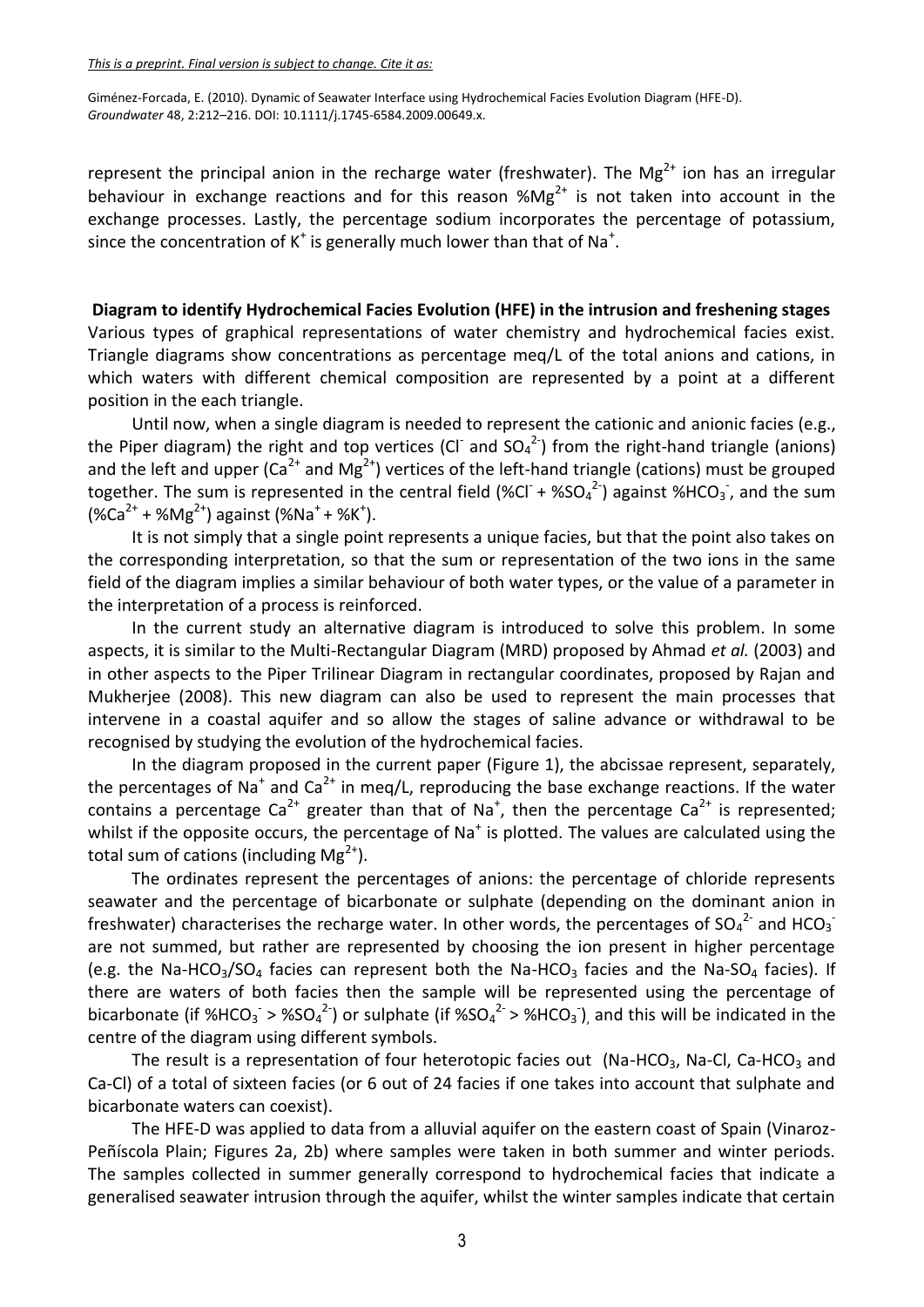parts of the aquifer are in a phase of recovery related to the recharge water. The presence of water with a sulphate facies indicates that the recharge waters can be either bicarbonate or sulphate type.

During the intrusion phase the exchange reactions are more evident, while during the recovery phase the water samples are positioned close to the trend line that represents simple binary mixing between freshwater and seawater (although one can recognise facies typical of this new stage by incipient reactions of direct ion exchange).

Plotting the samples on a Piper diagram (Figure 2c) and integrating the interpretation of the phases of freshening and intrusion (see Al-Agha and El-Nakhal, 2004), confirms that in the central diamond-shaped field there is an evolutionary trend for each stage of the process (intrusion and freshening), but it is difficult to recognise the sequence of the facies in detail and therefore the succession and interpretation of processes. In contrast, this is possible using the HFE-D.



Figure 1. Hydrochemical Facies Evolution Diagram (HFE-D) showing the main processes occurring in intrusion and freshening stages. In order to draw the lines of evolution of facies, it was decided to eliminate the values of calcium and sodium percentages between 0% and 33.3%. It must be borne in mind that in a sample where the %Ca is less than 33% the point would be represented in the quadrant corresponding to the %Na. **1**: Na-HCO3/SO4, **2**: Na-MixHCO3/MixSO4, **3**: Na-MixCl, **4**: Na-Cl, **5**: MixNa-HCO3/SO4, **6**: MixNa-MixHCO3/MixSO4, **7**: MixNa-MixCl, **8**: MixNa-Cl, **9**: MixCa-HCO3/SO4, **10**: MixCa-MixHCO3/MixSO4, **11**: MixCa-MixCl, **12**: MixCa-Cl, **13**: Ca-HCO3/SO4, **14**: Ca-MixHCO3/MixSO4, **15**: Ca-MixCl, **16**: Ca-Cl. (A) Mixing between end members: freshwater-seawater; (B) HFE evolution in intrusion period; (C) HFE evolution in freshening period. (I) and (I') initial process of mixing in intrusion and freshening stages; (II) and (II') reverse and direct base exchange reactions; (III) and (III') mixing during the later stages of each process until reaching equilibrium with the chemical facies of the dominant flow.

In figure 2a, samples collected in Vinaroz-Peñíscola Plain are represented. The fresh water correspond to the facies Ca-HCO<sub>3</sub>/SO<sub>4</sub> (13), whilst the seawater belongs to Na-Cl facies (4). The succession of facies along the line of mixing (A) (4-7-10-13) indicates simple binary mixing with little or no intervention of base exchange reactions.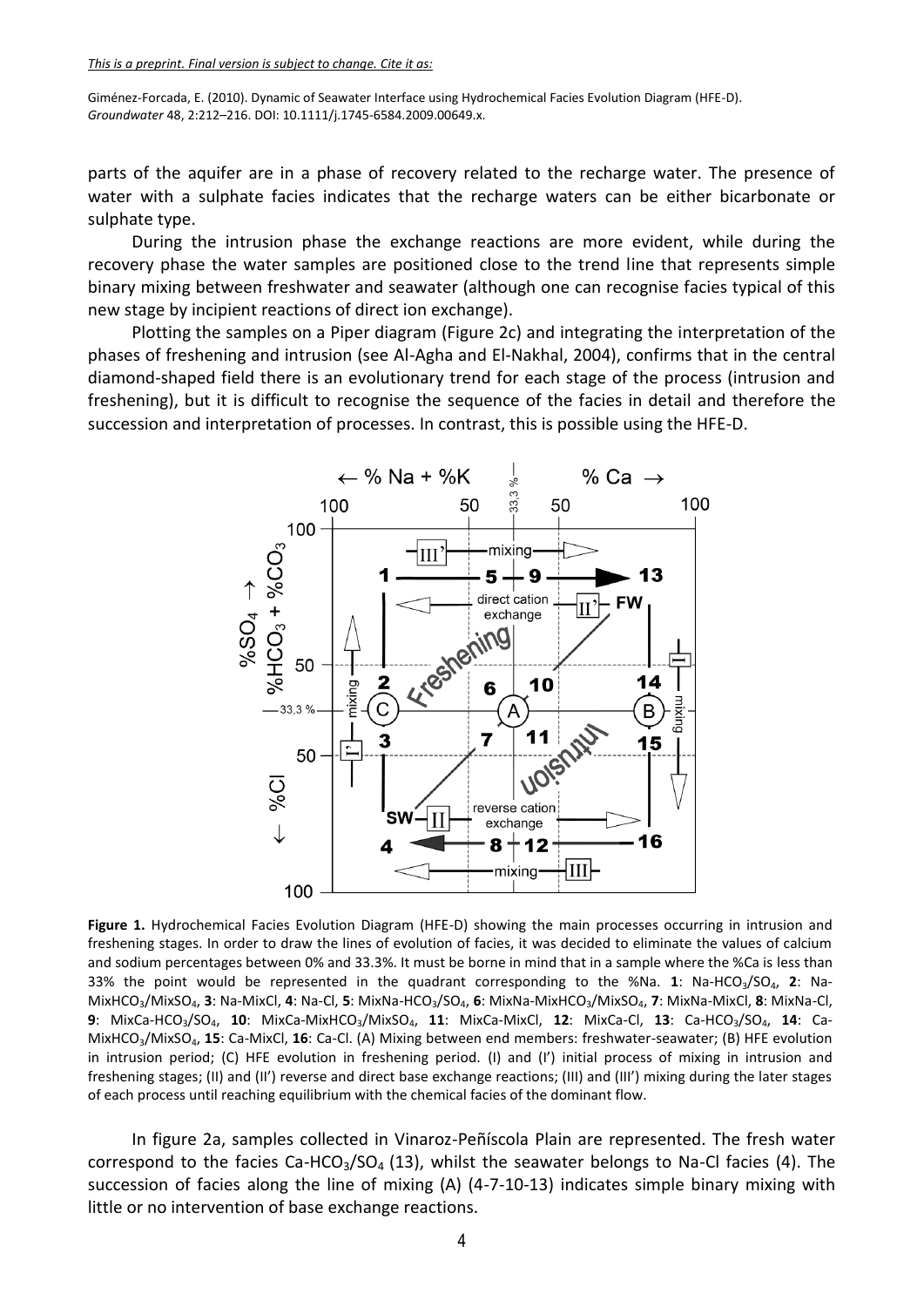

Figure 2. Application of HFE-D to the coastal aquifer of Vinaroz-Peñíscola Plain. (a) The winter samples are located in the area associated with the freshening stage (HCO3 waters (w1) and SO4 water (w2)), while the samples taken in summer (Sm) are represented mainly in the part corresponding to the intrusion stage. (b) The map (top right) shows the location of the Vinaroz-Peñíscola Plain. (c) The Piper diagram (bottom right) shows the summer and winter samples, and their evolution in each phase. The concentrations of NO3 have not been considered in the calculation of the percentages of anions.

FW: freshwater; SW: seawater.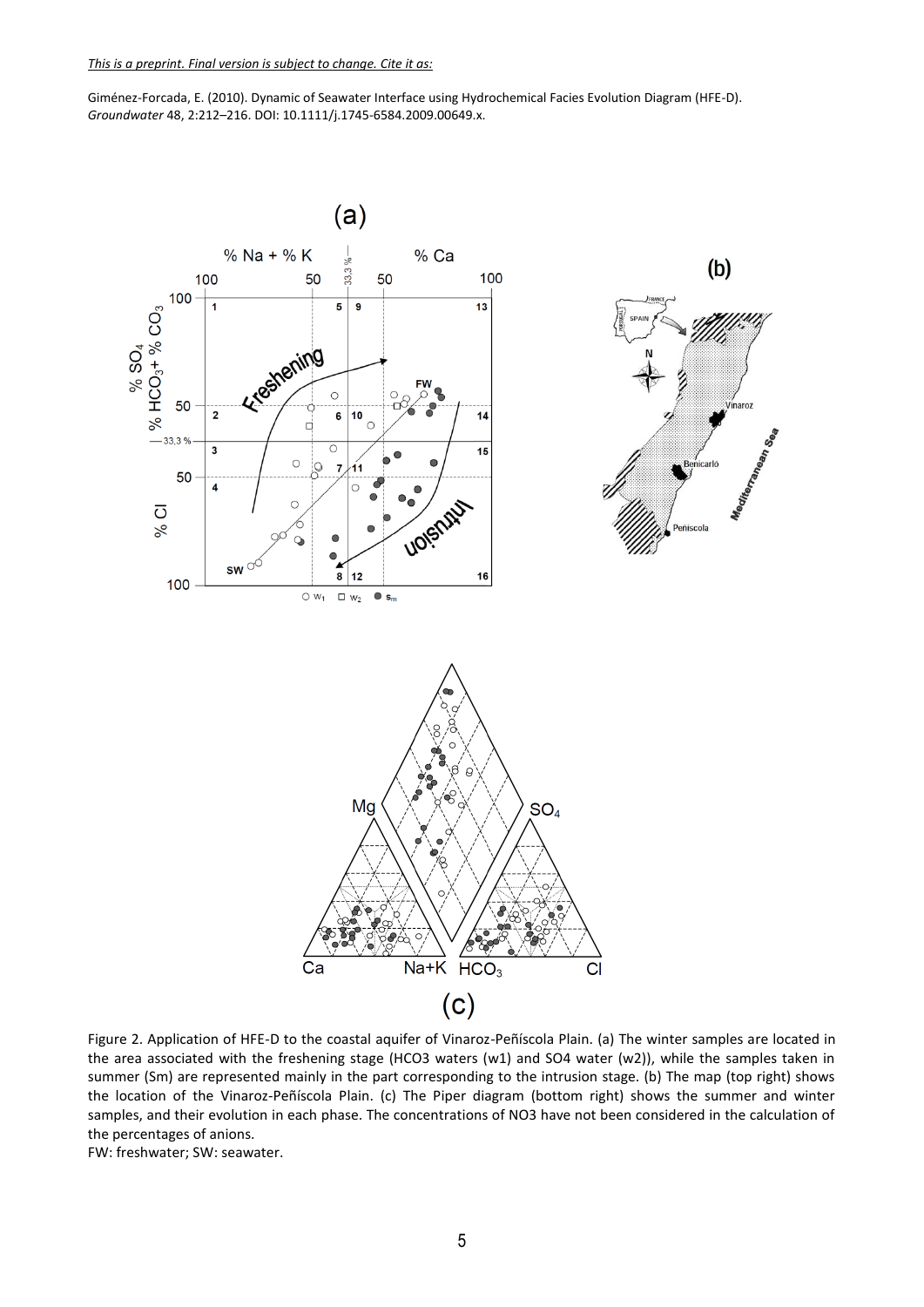During the phase of seawater intrusion, to the right and beneath line (A), there is an initial increase in salinity and a rapid and marked reverse exchange of Na\Ca, which is recognised by the characteristic Ca-Cl facies (16) (evolution 13-14-15-16). Finally, this type of water evolves towards facies that are closer to seawater (Na-Cl) (4) (evolution 16-12-8-4).

In the freshening stage, to the left and above the line (A), direct exchange processes occur more slowly; the waters gain Na<sup>+</sup> and cede Ca<sup>2+</sup> until Na-HCO<sub>3</sub>/SO<sub>4</sub> (1) facies is achieved (evolution 4-3-2-1). In Vinaroz-Peñíscola Plain only it is reached the facies Na-MixHCO<sub>3</sub>/MixSO<sub>4</sub> (2). Later, the waters evolves towards type that are closer to recharge freshwater (13) (evolution 1-5-9-13).

As general argumentation (see Figure 1), in the case of intrusion the water will first increase in salinity (evolutive line I) and this triggers, almost simultaneously, the development of reverse exchange reactions (evolutive line II), resulting in the characteristic CaCl; finally, the evolutive line (III) develops, which represents the final mixture and the trend of the water composition towards that of seawater (NaCl). Something similar occurs in the case of freshening: the change in chemical composition causes the onset of direct ion exchange reactions (evolutive lines I' and II'). In the last stage of the process, the trend towards the composition of the recharge water that participates in the recovery of the aquifer causes the production of the facies evolution (III'), which represents the ultimate stages of this phase.

### **Conclusions**

The proposes classification of the water by hydrochemical facies employs the percentage content of the principal major ions. Representation of the percentages of  $Ca<sup>2+</sup>$  and Na<sup>+</sup> identifies the direct and reverse ion exchange reactions, as well as water mixing. Representation of the percentage of anions such as %CI (seawater), %HCO<sub>3</sub> or %SO<sub>4</sub><sup>2-</sup> (recharge water) identifies the mixing processes occurring.

One of the advantages of the HFE-Diagram is that it can be modified and adapted to each case; *i.e.*, it does not oblige that the behaviour of one ion be linked to that of any other, but rather is permits the choice of which ions are represented and/or the way in which they are grouped together in the representation.

In the case detailed here, the HFE-D identifies the sequence of facies and the processes identified in theoretical and experimental simulations of the movement of the seawater front in the intrusion and freshening phases. It should be borne in mind that, in any case, the HFE-D must be considered as another complementary tool that can be applied in the analysis and discussion of similar situations.

# **Acknowledgements**

The reviews and constructive comments provided by Dr. Ranjan K Ray and an anonymous reviewer helped to improve the quality of this manuscript; their help is gratefully acknowledged.

#### **References**

- Ahmad, N., Z. Sen, and M. Ahmad. 2003. Ground Water Quality Assessment Using Multi-Rectangular Diagrams. *Ground Water* 41, no.6: 828–832.
- Al-Agha, M. R., and H. A. El-Nakhal. 2004. Hydrochemical facies of groundwater in Gaza Strip,Palestine, *Hydrological Sciences -Bulletin - des Sciences Hydrologiques* 49, no. 3: 359– 371.
- Appelo, C.A.J., H.E. Beekman, J. Griffioen, and A. Willemsen. 1990. Geochemical calculation and observations on salt water intrusions. II. Validation of a geochemical model with laboratory experiments. *Journal of Hydrology* 120, , no. 1–4: 225–250.